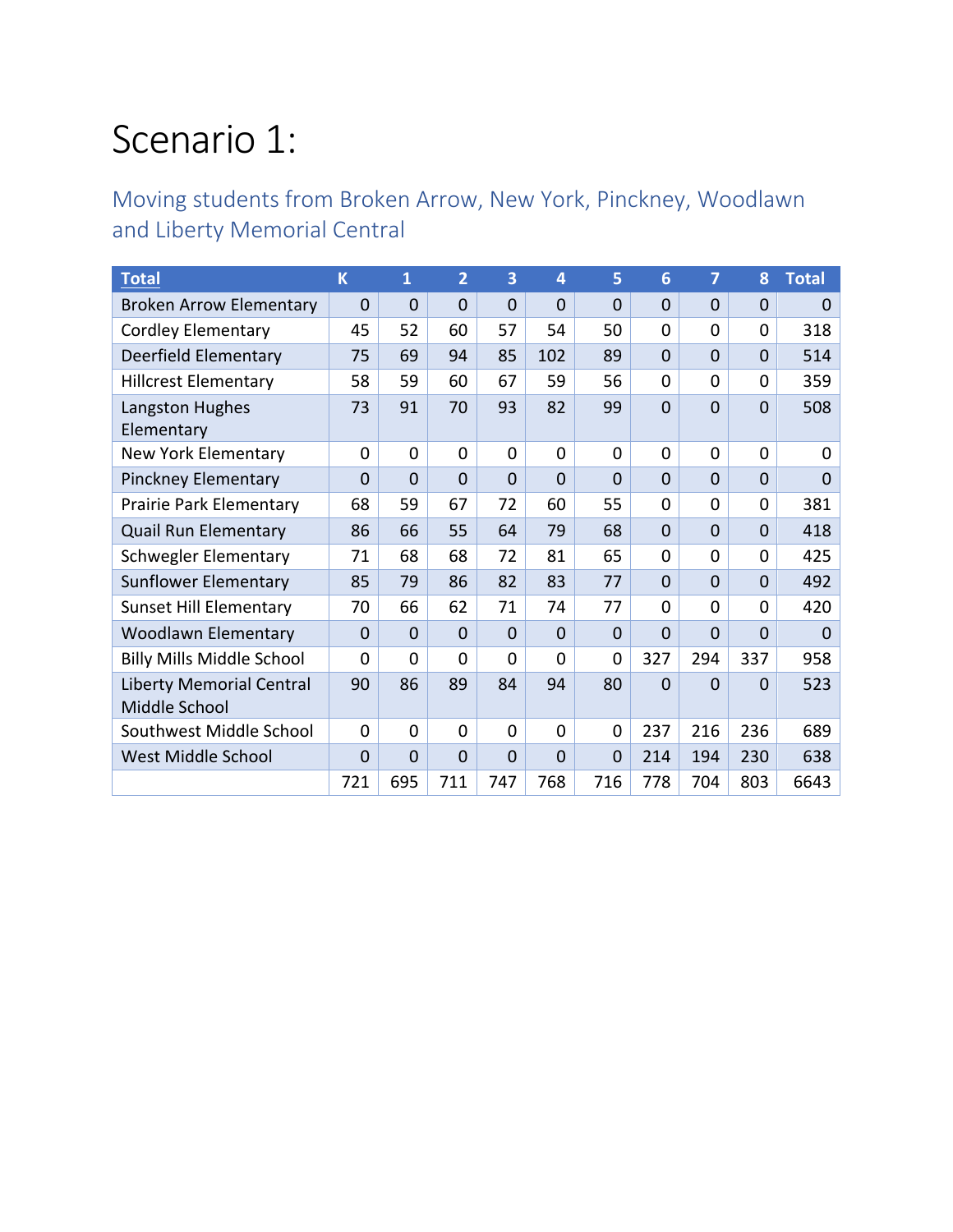| <b>Total</b>                           | <b>Student Count</b> | <b>Capacity</b> | 85%    | <b>Difference</b> |
|----------------------------------------|----------------------|-----------------|--------|-------------------|
| <b>Broken Arrow Elementary</b>         | 0                    | 350             | 297.5  |                   |
| <b>Cordley Elementary</b>              | 318                  | 375             | 318.75 | 0.75              |
| Deerfield Elementary                   | 514                  | 575             | 488.75 | $-25.25$          |
| <b>Hillcrest Elementary</b>            | 359                  | 450             | 382.5  | 23.5              |
| Langston Hughes Elementary             | 508                  | 600             | 510    | $\overline{2}$    |
| <b>New York Elementary</b>             | 0                    | 300             | 255    |                   |
| Pinckney Elementary                    | 0                    | 350             | 297.5  |                   |
| Prairie Park Elementary                | 381                  | 475             | 403.75 | 22.75             |
| <b>Quail Run Elementary</b>            | 418                  | 500             | 425    | 7                 |
| <b>Schwegler Elementary</b>            | 425                  | 500             | 425    | 0                 |
| <b>Sunflower Elementary</b>            | 492                  | 575             | 488.75 | $-3.25$           |
| <b>Sunset Hill Elementary</b>          | 420                  | 475             | 403.75 | $-16.25$          |
| <b>Woodlawn Elementary</b>             | 0                    | 300             | 255    |                   |
| <b>Billy Mills Middle School</b>       | 958                  | 1150            | 977.5  | 19.5              |
| Liberty Memorial Central Middle School | 523                  | 625             | 531.25 | 8.25              |
| Southwest Middle School                | 689                  | 800             | 680    | -9                |
| West Middle School                     | 638                  | 800             | 680    | 42                |
| Total                                  | 6643                 | 9200            | 7820   | 72                |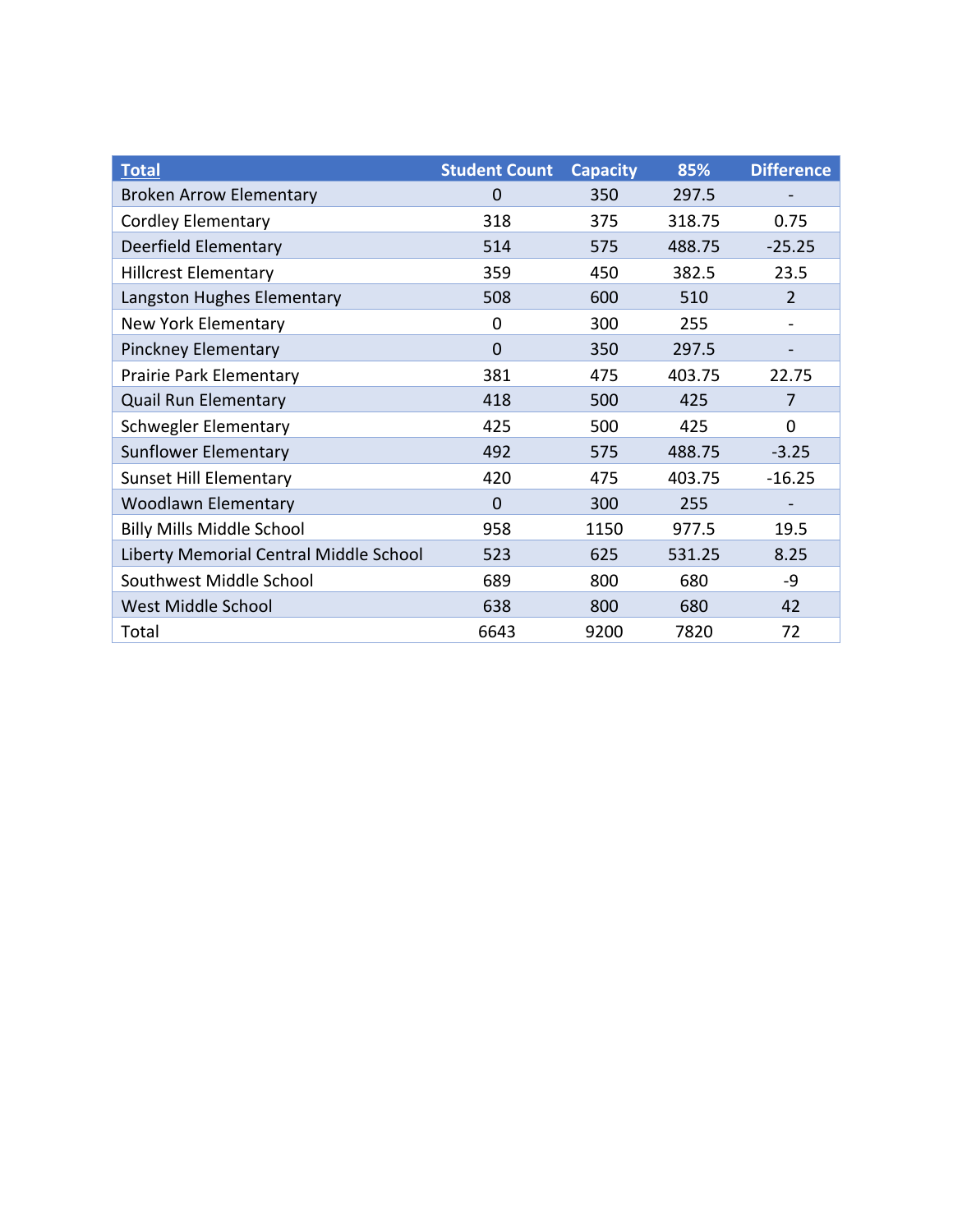| <b>ESOL</b>                            | K              | 1              | $\overline{2}$ | 3              | 4              | 5              | 6              | 7        | 8        | <b>Total</b>     |
|----------------------------------------|----------------|----------------|----------------|----------------|----------------|----------------|----------------|----------|----------|------------------|
| <b>Broken Arrow Elementary</b>         | $\mathbf 0$    | $\overline{0}$ | $\overline{0}$ | 0              | $\mathbf 0$    | $\overline{0}$ | $\overline{0}$ | $\Omega$ | 0        | $\Omega$         |
| <b>Cordley Elementary</b>              | 8              | 12             | 6              | 7              | 8              | $\overline{2}$ | 0              | $\Omega$ | $\Omega$ | 43               |
| Deerfield Elementary                   | 4              | 4              | 5              | $\overline{2}$ | $\overline{2}$ | 3              | 0              | $\Omega$ | 0        | 20               |
| <b>Hillcrest Elementary</b>            | 23             | 30             | 22             | 25             | 33             | 22             | 0              | $\Omega$ | 0        | 155              |
| Langston Hughes Elementary             | 15             | $\overline{7}$ | 11             | 9              | 8              | 5              | 0              | $\Omega$ | 0        | 55               |
| <b>New York Elementary</b>             | 0              | 0              | 0              | 0              | $\Omega$       | 0              | $\Omega$       | $\Omega$ | 0        | 0                |
| <b>Pinckney Elementary</b>             | $\mathbf 0$    | $\overline{0}$ | $\overline{0}$ | 0              | $\Omega$       | $\overline{0}$ | $\mathbf 0$    | $\Omega$ | $\Omega$ | $\boldsymbol{0}$ |
| Prairie Park Elementary                | 4              | 3              | 5              | $\overline{2}$ | 2              | $\mathbf{1}$   | 0              | 0        | 0        | 17               |
| <b>Quail Run Elementary</b>            | $\overline{2}$ | 7              | $\overline{2}$ | $\overline{2}$ | 6              | 1              | 0              | $\Omega$ | 0        | 20               |
| <b>Schwegler Elementary</b>            | 9              | 7              | 13             | 6              | 9              | 6              | 0              | $\Omega$ | 0        | 50               |
| Sunflower Elementary                   | 7              | 10             | 9              | $\overline{7}$ | 9              | $\overline{3}$ | $\Omega$       | $\Omega$ | $\Omega$ | 45               |
| <b>Sunset Hill Elementary</b>          | 3              | 3              | 1              | $\overline{2}$ | 3              | $\overline{2}$ | 0              | $\Omega$ | 0        | 14               |
| <b>Woodlawn Elementary</b>             | 0              | $\mathbf{0}$   | $\Omega$       | 0              | $\Omega$       | $\overline{0}$ | $\overline{0}$ | $\Omega$ | 0        | $\Omega$         |
| <b>Billy Mills Middle School</b>       | 0              | $\Omega$       | 0              | 0              | $\Omega$       | 0              | 30             | 22       | 26       | 78               |
| Liberty Memorial Central Middle School | $\overline{2}$ | 3              | 4              | 0              | $\Omega$       | 1              | $\Omega$       | $\Omega$ | 0        | 10               |
| Southwest Middle School                | 0              | $\Omega$       | $\Omega$       | $\Omega$       | $\Omega$       | 0              | 11             | 8        | 16       | 35               |
| <b>West Middle School</b>              | 0              | $\overline{0}$ | $\overline{0}$ | $\overline{0}$ | $\Omega$       | 0              | 9              | 14       | 8        | 31               |
|                                        | 77             | 86             | 78             | 62             | 80             | 46             | 50             | 44       | 50       | 573              |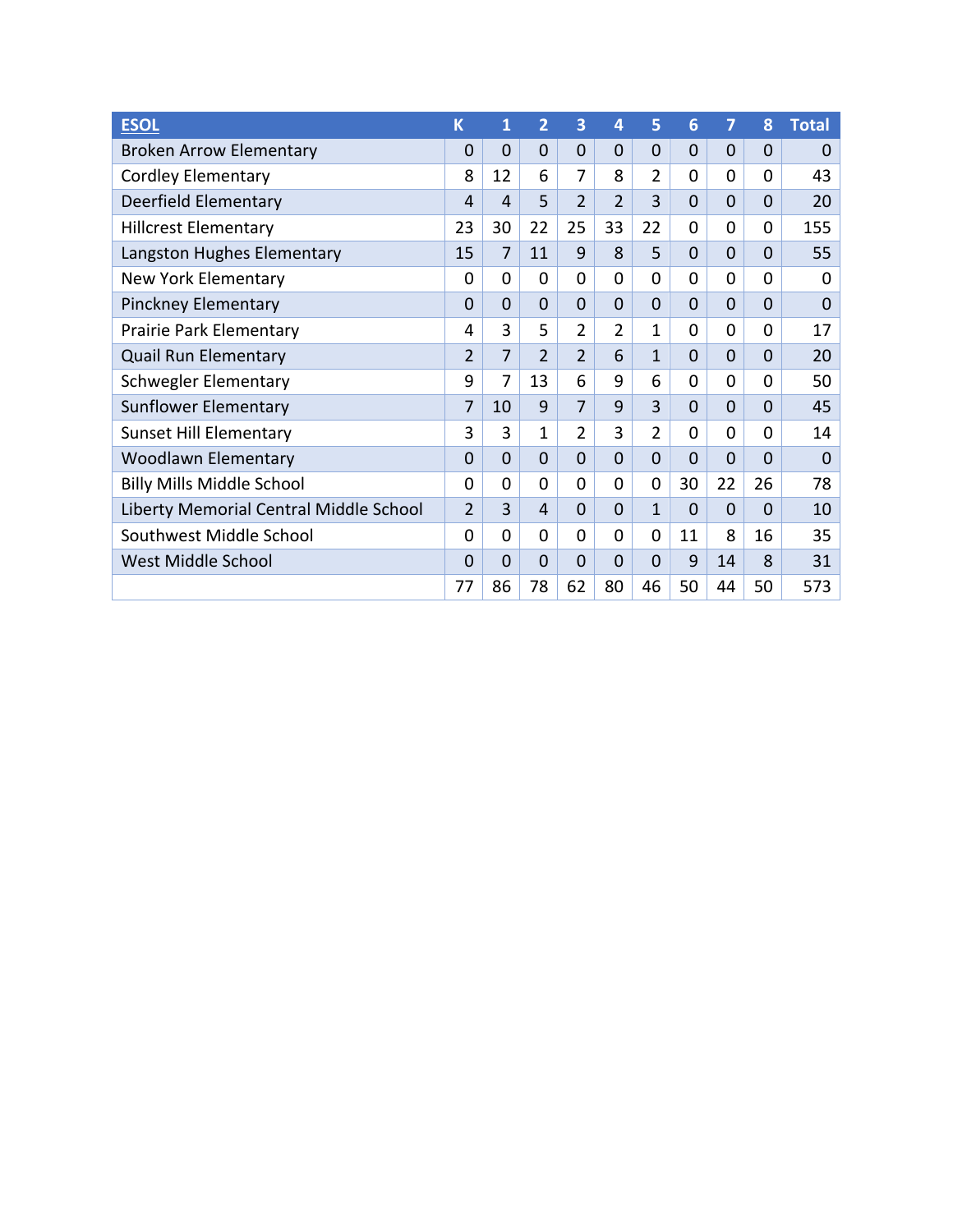| <b>SPED</b>                      | K              | $\mathbf{1}$   | $\overline{2}$ | 3              | 4              | 5              | 6              | 7              | 8              | <b>Total</b>   |
|----------------------------------|----------------|----------------|----------------|----------------|----------------|----------------|----------------|----------------|----------------|----------------|
| <b>Broken Arrow Elementary</b>   | $\mathbf 0$    | $\overline{0}$ | $\overline{0}$ | $\overline{0}$ | $\overline{0}$ | $\overline{0}$ | $\overline{0}$ | $\overline{0}$ | $\mathbf 0$    | $\mathbf 0$    |
| <b>Cordley Elementary</b>        | 7              | $\overline{2}$ | 9              | 13             | 10             | 7              | 0              | 0              | $\mathbf 0$    | 48             |
| Deerfield Elementary             | 3              | 6              | 8              | 14             | 16             | 16             | 0              | $\overline{0}$ | $\Omega$       | 63             |
| <b>Hillcrest Elementary</b>      | 5              | 8              | 6              | 9              | 9              | 7              | 0              | 0              | $\mathbf{0}$   | 44             |
| Langston Hughes Elementary       | $\overline{1}$ | 9              | $\overline{7}$ | 15             | 13             | 7              | $\overline{0}$ | $\overline{0}$ | $\overline{0}$ | 52             |
| New York Elementary              | 0              | 0              | 0              | $\Omega$       | $\Omega$       | $\Omega$       | 0              | 0              | $\mathbf{0}$   | 0              |
| <b>Pinckney Elementary</b>       | $\mathbf 0$    | $\overline{0}$ | $\overline{0}$ | $\Omega$       | $\Omega$       | $\overline{0}$ | $\overline{0}$ | $\overline{0}$ | $\Omega$       | $\overline{0}$ |
| Prairie Park Elementary          | 7              | 11             | 7              | 13             | 11             | 10             | 0              | 0              | $\Omega$       | 59             |
| <b>Quail Run Elementary</b>      | 11             | 5              | 6              | 6              | 19             | 9              | $\overline{0}$ | $\overline{0}$ | $\overline{0}$ | 56             |
| <b>Schwegler Elementary</b>      | 4              | 6              | 9              | 15             | 16             | 10             | 0              | 0              | $\Omega$       | 60             |
| <b>Sunflower Elementary</b>      | 12             | $\overline{7}$ | 10             | 15             | 12             | 12             | $\overline{0}$ | $\Omega$       | $\Omega$       | 68             |
| <b>Sunset Hill Elementary</b>    | 3              | 6              | 12             | 8              | 11             | 9              | $\overline{0}$ | $\overline{0}$ | $\Omega$       | 49             |
| Woodlawn Elementary              | $\mathbf 0$    | $\Omega$       | $\Omega$       | $\Omega$       | $\Omega$       | $\Omega$       | $\overline{0}$ | $\overline{0}$ | $\Omega$       | $\Omega$       |
| <b>Billy Mills Middle School</b> | $\Omega$       | 0              | 0              | $\Omega$       | $\Omega$       | $\Omega$       | 64             | 49             | 64             | 177            |
| Liberty Memorial Central         | 10             | 12             | 14             | 21             | 24             | 14             | $\overline{0}$ | $\Omega$       | $\Omega$       | 95             |
| Middle School                    |                |                |                |                |                |                |                |                |                |                |
| Southwest Middle School          | $\overline{0}$ | 0              | $\overline{0}$ | $\overline{0}$ | $\overline{0}$ | $\mathbf 0$    | 32             | 27             | 29             | 88             |
| West Middle School               | $\Omega$       | $\overline{0}$ | $\Omega$       | $\Omega$       | $\Omega$       | $\Omega$       | 37             | 32             | 32             | 101            |
|                                  | 63             | 72             | 88             | 129            | 141            | 101            | 133            | 108            | 125            | 960            |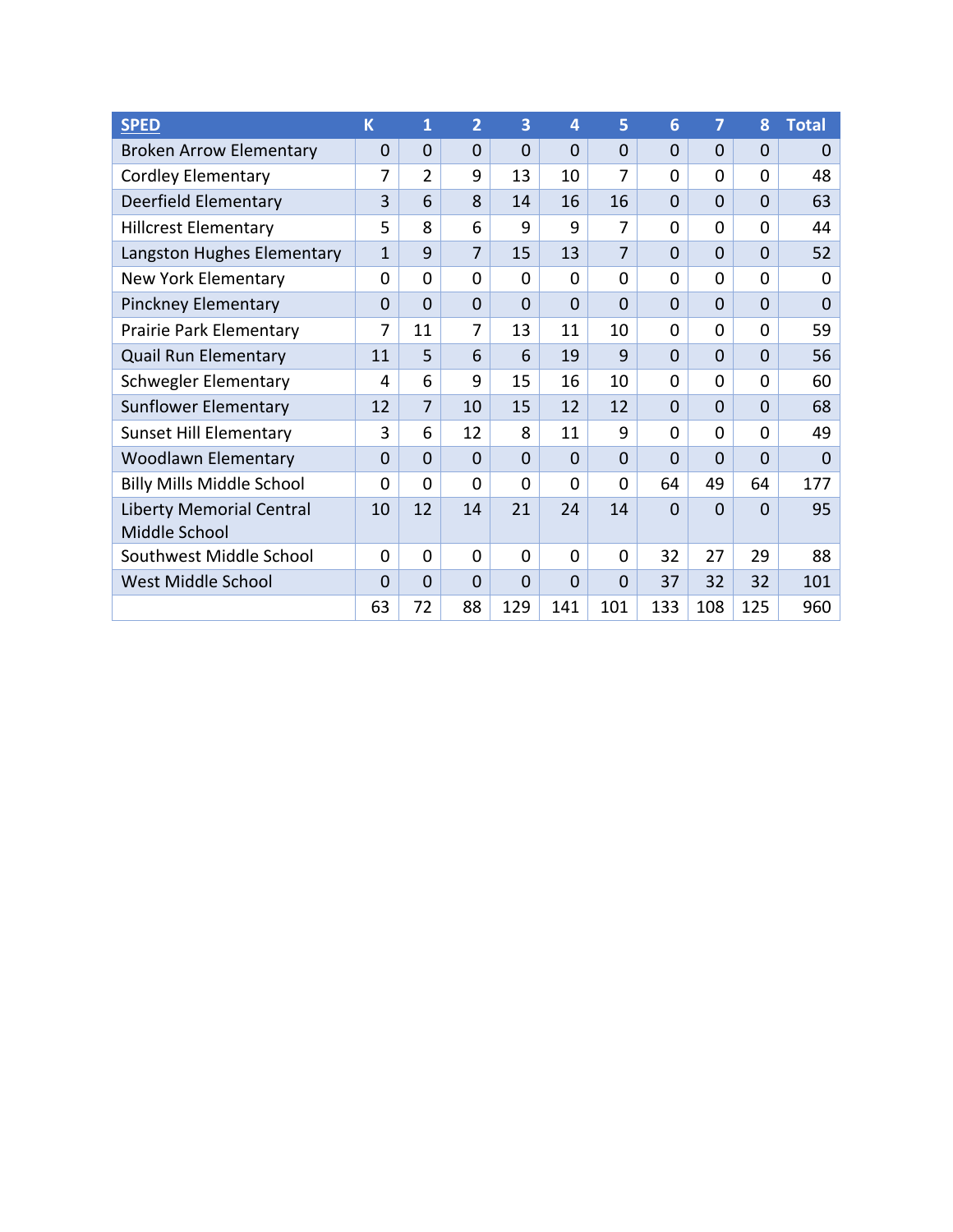| <b>F/R Lunch</b>                                 | K              | $\overline{\mathbf{1}}$ | 2              | 3              | $\overline{4}$ | 5              | 6              | 7              | 8              | <b>Total</b>   |
|--------------------------------------------------|----------------|-------------------------|----------------|----------------|----------------|----------------|----------------|----------------|----------------|----------------|
| <b>Broken Arrow Elementary</b>                   | $\mathbf 0$    | $\overline{0}$          | $\overline{0}$ | $\overline{0}$ | $\overline{0}$ | $\overline{0}$ | $\overline{0}$ | $\overline{0}$ | $\overline{0}$ | $\Omega$       |
| <b>Cordley Elementary</b>                        | 14             | 17                      | 20             | 21             | 23             | 19             | $\Omega$       | 0              | $\Omega$       | 114            |
| Deerfield Elementary                             | 11             | 8                       | 15             | 17             | 20             | 13             | $\overline{0}$ | $\overline{0}$ | $\overline{0}$ | 84             |
| <b>Hillcrest Elementary</b>                      | 22             | 30                      | 23             | 32             | 28             | 27             | $\Omega$       | 0              | 0              | 162            |
| Langston Hughes<br>Elementary                    | 8              | 6                       | 11             | 6              | 10             | 9              | $\overline{0}$ | $\overline{0}$ | $\mathbf{0}$   | 50             |
| <b>New York Elementary</b>                       | 0              | 0                       | 0              | 0              | $\overline{0}$ | $\overline{0}$ | $\mathbf 0$    | 0              | $\overline{0}$ | 0              |
| Pinckney Elementary                              | $\overline{0}$ | $\overline{0}$          | $\overline{0}$ | $\overline{0}$ | $\overline{0}$ | $\overline{0}$ | $\overline{0}$ | $\overline{0}$ | $\overline{0}$ | $\overline{0}$ |
| Prairie Park Elementary                          | 32             | 23                      | 23             | 36             | 27             | 20             | $\mathbf 0$    | 0              | 0              | 161            |
| <b>Quail Run Elementary</b>                      | 12             | 15                      | 16             | 11             | 14             | 13             | $\overline{0}$ | $\overline{0}$ | $\overline{0}$ | 81             |
| <b>Schwegler Elementary</b>                      | 27             | 31                      | 32             | 33             | 40             | 28             | $\Omega$       | 0              | 0              | 191            |
| <b>Sunflower Elementary</b>                      | 27             | 20                      | 20             | 27             | 25             | 29             | $\overline{0}$ | $\overline{0}$ | $\Omega$       | 148            |
| <b>Sunset Hill Elementary</b>                    | 24             | 28                      | 18             | 22             | 23             | 28             | $\Omega$       | 0              | $\Omega$       | 143            |
| <b>Woodlawn Elementary</b>                       | $\mathbf 0$    | $\overline{0}$          | $\Omega$       | $\Omega$       | $\Omega$       | $\Omega$       | $\overline{0}$ | $\overline{0}$ | $\Omega$       | $\Omega$       |
| <b>Billy Mills Middle School</b>                 | 0              | 0                       | 0              | 0              | $\overline{0}$ | $\overline{0}$ | 130            | 121            | 130            | 381            |
| <b>Liberty Memorial Central</b><br>Middle School | 39             | 39                      | 40             | 43             | 38             | 29             | $\overline{0}$ | $\overline{0}$ | $\mathbf 0$    | 228            |
| Southwest Middle School                          | $\overline{0}$ | $\overline{0}$          | 0              | $\overline{0}$ | $\overline{0}$ | $\overline{0}$ | 32             | 34             | 36             | 102            |
| West Middle School                               | $\mathbf 0$    | $\mathbf 0$             | $\overline{0}$ | $\overline{0}$ | $\overline{0}$ | $\overline{0}$ | 62             | 63             | 68             | 193            |
|                                                  | 216            | 217                     | 218            | 248            | 248            | 215            | 224            | 218            | 234            | 2038           |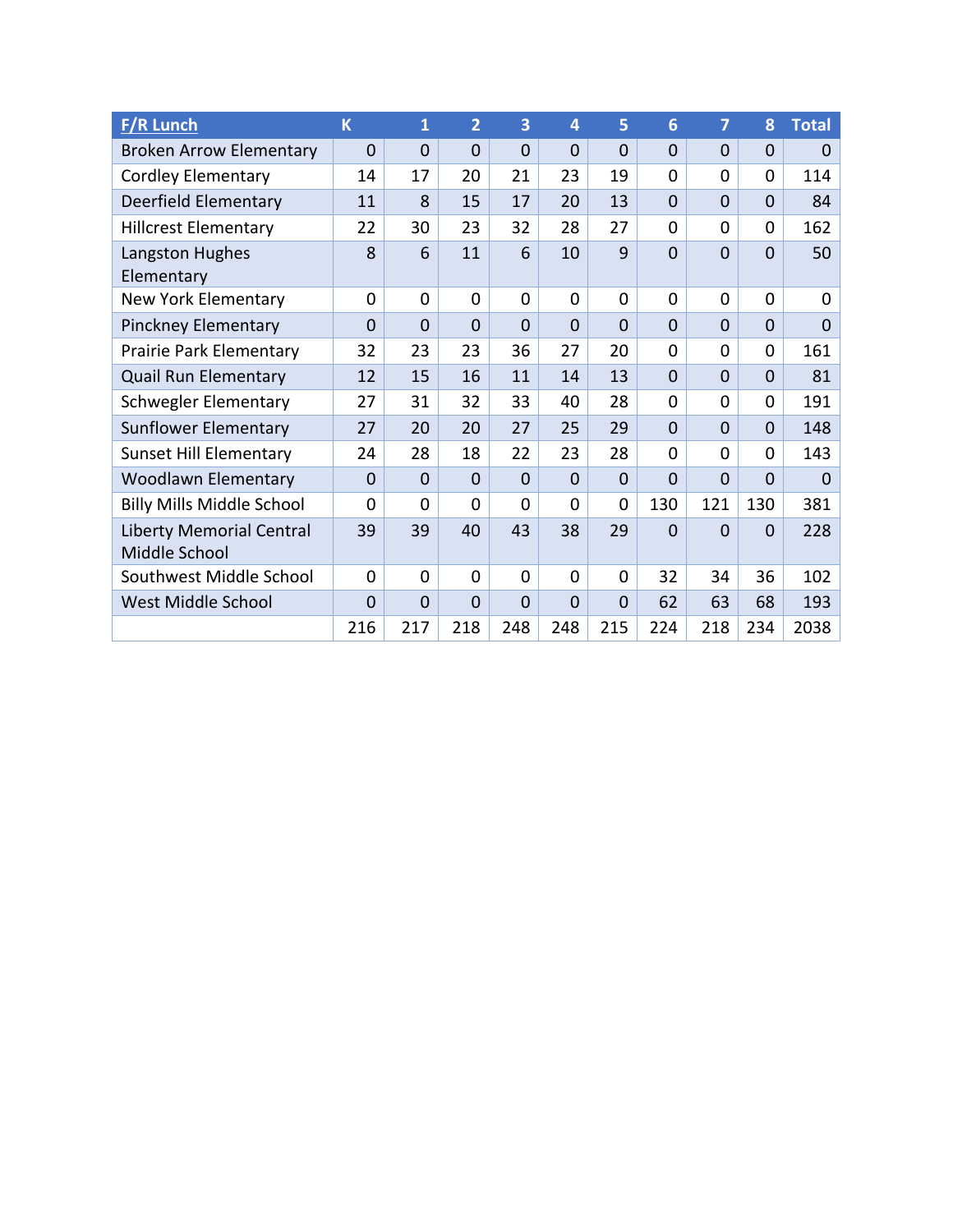### Scenario 2:

Moving students from either Scenario 3 or Scenario 4 and moving students from Liberty Memorial Central Elementary School

| <b>Total</b>                           | 6   |     |     | <b>Total</b> |
|----------------------------------------|-----|-----|-----|--------------|
| <b>Billy Mills Middle School</b>       | 327 | 294 | 337 | 958          |
| Liberty Memorial Central Middle School |     |     |     |              |
| Southwest Middle School                | 237 | 216 | 236 | 689          |
| West Middle School                     | 214 | 194 | 230 | 638          |
|                                        | 778 | 704 | 803 | 2285         |

| <b>Total</b>                     | <b>Student Count</b> | <b>Capacity</b> | 85%     | <b>Difference</b> |
|----------------------------------|----------------------|-----------------|---------|-------------------|
| <b>Billy Mills Middle School</b> | 958                  | 1150            | 977.5   | 19.5              |
| Liberty Memorial Central Middle  |                      |                 |         |                   |
| School                           | 0                    | 625             | 531.25  |                   |
| Southwest Middle School          | 689                  | 800             | 680     | $-9$              |
| West Middle School               | 638                  | 800             | 680     | 42                |
| Total                            | 2285                 | 3375            | 2868.75 | 52.5              |

| <b>ESOL</b>                            |    |    |    | <b>Total</b> |
|----------------------------------------|----|----|----|--------------|
| <b>Billy Mills Middle School</b>       | 30 | 22 | 26 |              |
| Liberty Memorial Central Middle School |    |    |    |              |
| Southwest Middle School                | 11 | 8  | 16 | 35           |
| West Middle School                     | q  | 14 | 8  | 31           |
|                                        |    | 44 | 50 | 144          |

| <b>SPED</b>                            |     |     |     | <b>Total</b> |
|----------------------------------------|-----|-----|-----|--------------|
| <b>Billy Mills Middle School</b>       | 64  | 49  | 64  | 177          |
| Liberty Memorial Central Middle School |     |     |     |              |
| Southwest Middle School                | 32  | 27  | 29  | 88           |
| West Middle School                     | 37  | 32  | 32  | 101          |
|                                        | 133 | 108 | 125 | 366          |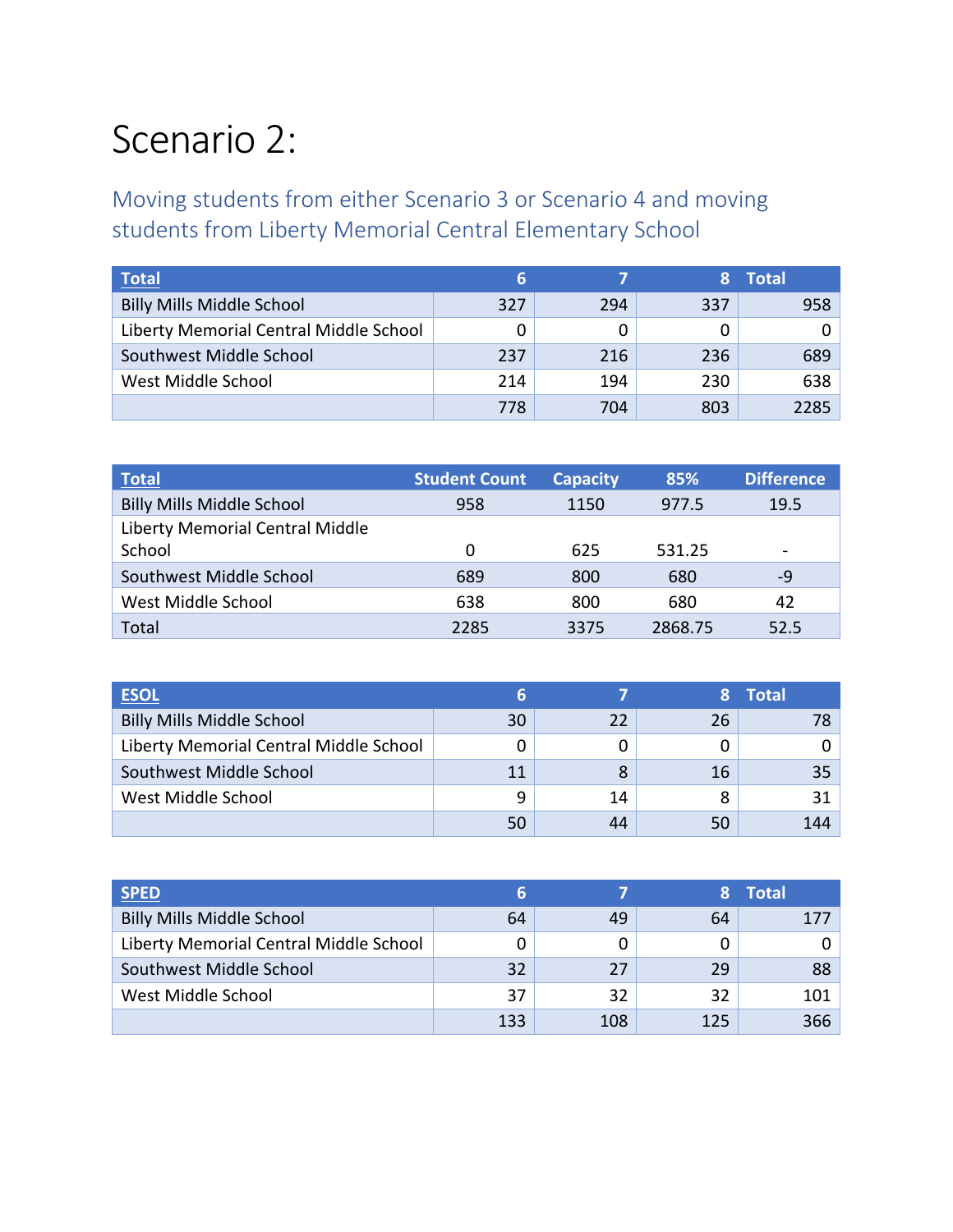| F/R Lunch                              | 6   |     |     | <b>Total</b> |
|----------------------------------------|-----|-----|-----|--------------|
| <b>Billy Mills Middle School</b>       | 130 | 121 | 130 | 381          |
| Liberty Memorial Central Middle School |     |     |     |              |
| Southwest Middle School                | 32  | 34  | 36  | 102          |
| West Middle School                     | 62  | 63  | 68  | 193          |
|                                        | 224 | 218 | 234 | 2038         |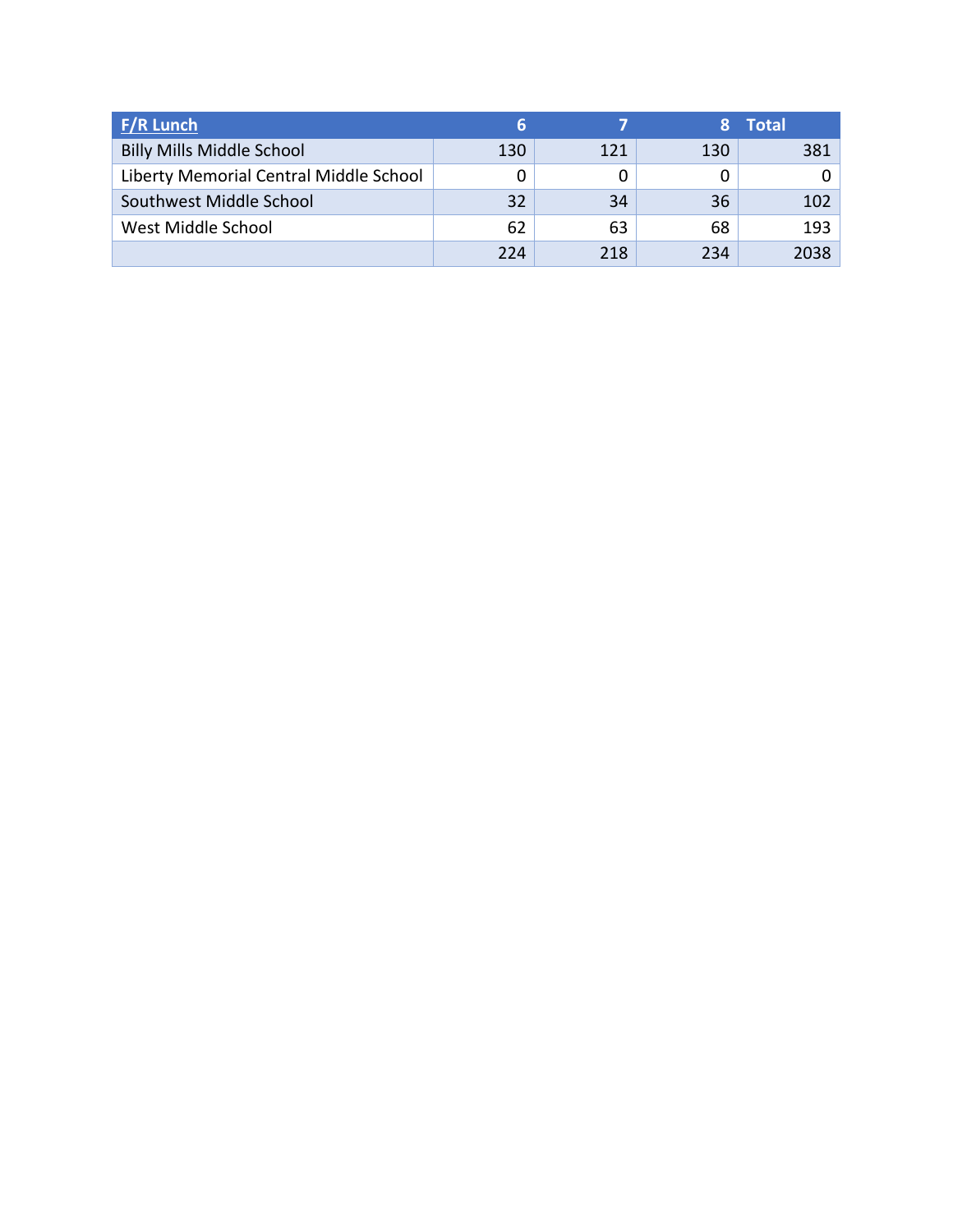# Scenario 3:

#### Moving students from Broken Arrow and Woodlawn

| <b>Total</b>                      | K        |          | $\overline{2}$ | 3        | 4        | 5        | <b>Total</b> |
|-----------------------------------|----------|----------|----------------|----------|----------|----------|--------------|
| <b>Broken Arrow Elementary</b>    | $\theta$ | $\theta$ | $\theta$       | $\theta$ | $\theta$ | $\theta$ | $\theta$     |
| <b>Cordley Elementary</b>         | 43       | 48       | 57             | 50       | 52       | 42       | 292          |
| Deerfield Elementary              | 74       | 68       | 89             | 82       | 95       | 83       | 491          |
| <b>Hillcrest Elementary</b>       | 58       | 59       | 61             | 67       | 59       | 56       | 360          |
| <b>Langston Hughes Elementary</b> | 74       | 92       | 70             | 93       | 82       | 100      | 511          |
| New York Elementary               | 40       | 43       | 37             | 49       | 52       | 44       | 265          |
| <b>Pinckney Elementary</b>        | 52       | 47       | 57             | 42       | 47       | 44       | 289          |
| Prairie Park Elementary           | 68       | 59       | 67             | 72       | 60       | 55       | 381          |
| <b>Quail Run Elementary</b>       | 86       | 66       | 57             | 64       | 80       | 70       | 423          |
| <b>Schwegler Elementary</b>       | 71       | 68       | 68             | 72       | 82       | 66       | 427          |
| <b>Sunflower Elementary</b>       | 85       | 79       | 86             | 83       | 83       | 77       | 493          |
| <b>Sunset Hill Elementary</b>     | 70       | 66       | 62             | 73       | 76       | 79       | 426          |
| Woodlawn Elementary               | $\theta$ | $\Omega$ | $\theta$       | $\theta$ | $\theta$ | $\theta$ | $\theta$     |
|                                   | 721      | 695      | 711            | 747      | 768      | 716      | 4358         |

| <b>Total</b>                   | <b>Student Count</b> | <b>Capacity</b> | 85%    | <b>Difference</b> |
|--------------------------------|----------------------|-----------------|--------|-------------------|
| <b>Broken Arrow Elementary</b> | $\Omega$             | 350             | 297.5  |                   |
| <b>Cordley Elementary</b>      | 292                  | 375             | 318.75 | 26.75             |
| Deerfield Elementary           | 491                  | 575             | 488.75 | $-2.25$           |
| <b>Hillcrest Elementary</b>    | 360                  | 450             | 382.5  | 22.5              |
| Langston Hughes Elementary     | 511                  | 600             | 510    | $-1$              |
| New York Elementary            | 265                  | 300             | 255    | $-10$             |
| <b>Pinckney Elementary</b>     | 289                  | 350             | 297.5  | 8.5               |
| Prairie Park Elementary        | 381                  | 475             | 403.75 | 22.75             |
| <b>Quail Run Elementary</b>    | 423                  | 500             | 425    | 2                 |
| <b>Schwegler Elementary</b>    | 427                  | 500             | 425    | $-2$              |
| <b>Sunflower Elementary</b>    | 493                  | 575             | 488.75 | $-4.25$           |
| <b>Sunset Hill Elementary</b>  | 426                  | 475             | 403.75 | $-22.25$          |
| <b>Woodlawn Elementary</b>     | $\mathbf 0$          | 300             | 255    |                   |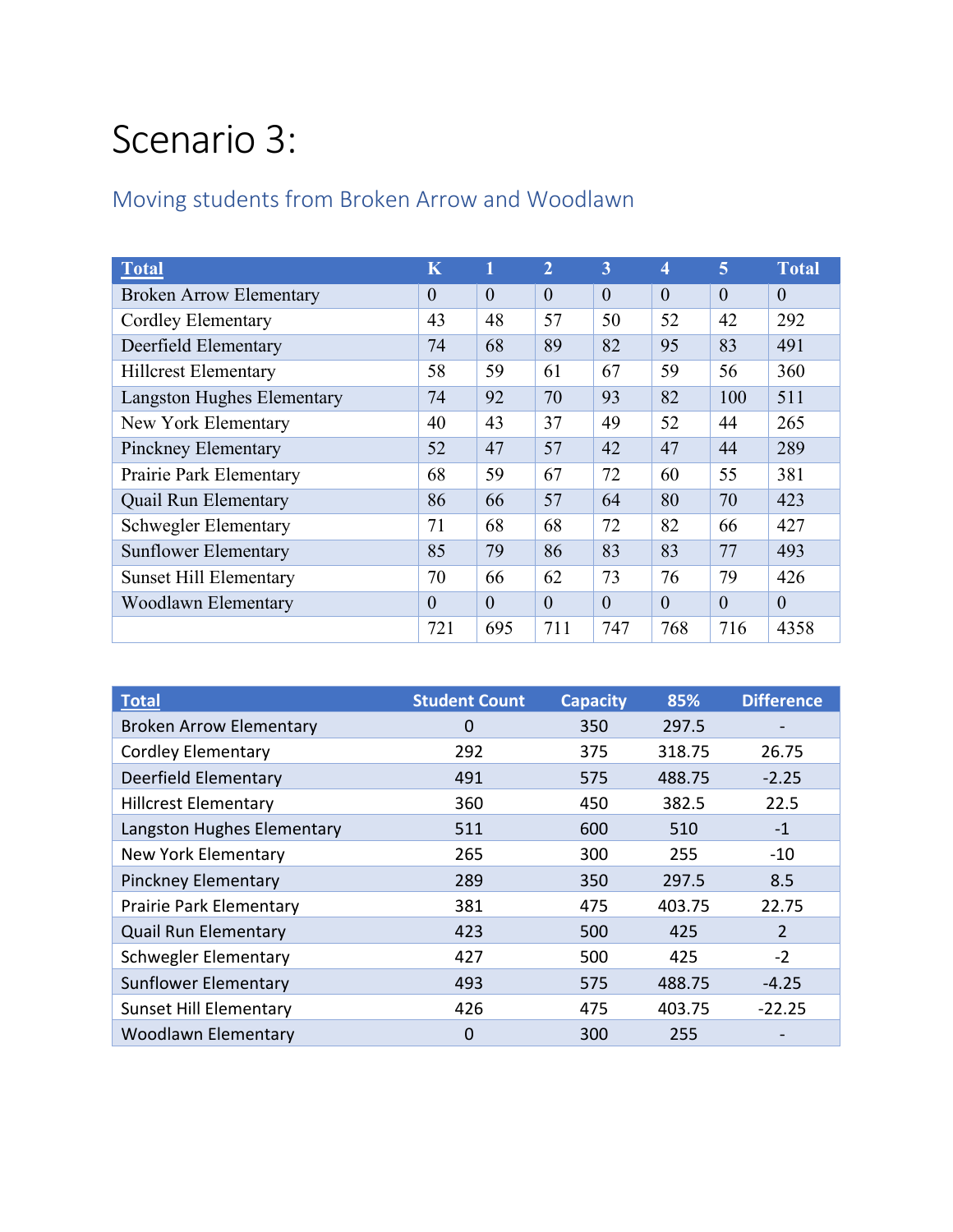| <b>ESOL</b>                    | K              | 1  | 2        | $\overline{\mathbf{3}}$ | 4              | 5              | <b>Total</b> |
|--------------------------------|----------------|----|----------|-------------------------|----------------|----------------|--------------|
| <b>Broken Arrow Elementary</b> | 0              | 0  | $\Omega$ | 0                       | 0              | 0              | 0            |
| <b>Cordley Elementary</b>      | 8              | 12 | 6        | 7                       | 8              | 2              | 43           |
| Deerfield Elementary           | 4              | 4  | 5        | $\overline{2}$          | $\overline{2}$ | 3              | 20           |
| <b>Hillcrest Elementary</b>    | 23             | 30 | 22       | 25                      | 33             | 22             | 155          |
| Langston Hughes Elementary     | 15             | 7  | 11       | 9                       | 8              | 6              | 56           |
| New York Elementary            | $\Omega$       | 0  | 1        | 0                       | 0              | 1              | 2            |
| <b>Pinckney Elementary</b>     | 2              | 3  | 3        | $\overline{0}$          | $\mathbf 0$    | $\Omega$       | 8            |
| Prairie Park Elementary        | 4              | 3  | 5        | 2                       | $\overline{2}$ | 1              | 17           |
| <b>Quail Run Elementary</b>    | $\overline{2}$ | 7  | 2        | $\overline{2}$          | 6              | $\Omega$       | 19           |
| <b>Schwegler Elementary</b>    | 9              | 7  | 13       | 6                       | 9              | 6              | 50           |
| <b>Sunflower Elementary</b>    | 7              | 10 | 9        | 7                       | 9              | 3              | 45           |
| <b>Sunset Hill Elementary</b>  | 3              | 3  | 1        | $\overline{2}$          | 3              | $\overline{2}$ | 14           |
| <b>Woodlawn Elementary</b>     | $\Omega$       | 0  | $\Omega$ | $\overline{0}$          | $\Omega$       | $\Omega$       | 0            |
|                                | 77             | 86 | 78       | 62                      | 80             | 46             | 429          |

| <b>SPED</b>                    | К              | 1              | $\overline{2}$ | 3        | 4        | 5        | <b>Total</b> |
|--------------------------------|----------------|----------------|----------------|----------|----------|----------|--------------|
| <b>Broken Arrow Elementary</b> | 0              | 0              | $\overline{0}$ | $\Omega$ | 0        | 0        | 0            |
| <b>Cordley Elementary</b>      | 7              | $\overline{2}$ | 9              | 11       | 9        | 6        | 44           |
| Deerfield Elementary           | $\overline{2}$ | 6              | 8              | 13       | 14       | 15       | 58           |
| <b>Hillcrest Elementary</b>    | 5              | 8              | 6              | 9        | 9        | 7        | 44           |
| Langston Hughes Elementary     | $\overline{2}$ | 9              | 7              | 15       | 13       | 8        | 54           |
| New York Elementary            | 5              | 5              | 5              | 12       | 15       | 7        | 49           |
| <b>Pinckney Elementary</b>     | 5              | 7              | 9              | 11       | 11       | 8        | 51           |
| Prairie Park Elementary        | 7              | 11             | 7              | 13       | 11       | 10       | 59           |
| <b>Quail Run Elementary</b>    | 11             | 5              | 6              | 6        | 19       | 8        | 55           |
| <b>Schwegler Elementary</b>    | 4              | 6              | 9              | 15       | 17       | 11       | 62           |
| <b>Sunflower Elementary</b>    | 12             | 7              | 10             | 16       | 12       | 12       | 69           |
| <b>Sunset Hill Elementary</b>  | 3              | 6              | 12             | 8        | 11       | 9        | 49           |
| <b>Woodlawn Elementary</b>     | $\mathbf 0$    | 0              | $\Omega$       | $\Omega$ | $\Omega$ | $\Omega$ | $\Omega$     |
|                                | 63             | 72             | 88             | 129      | 141      | 101      | 594          |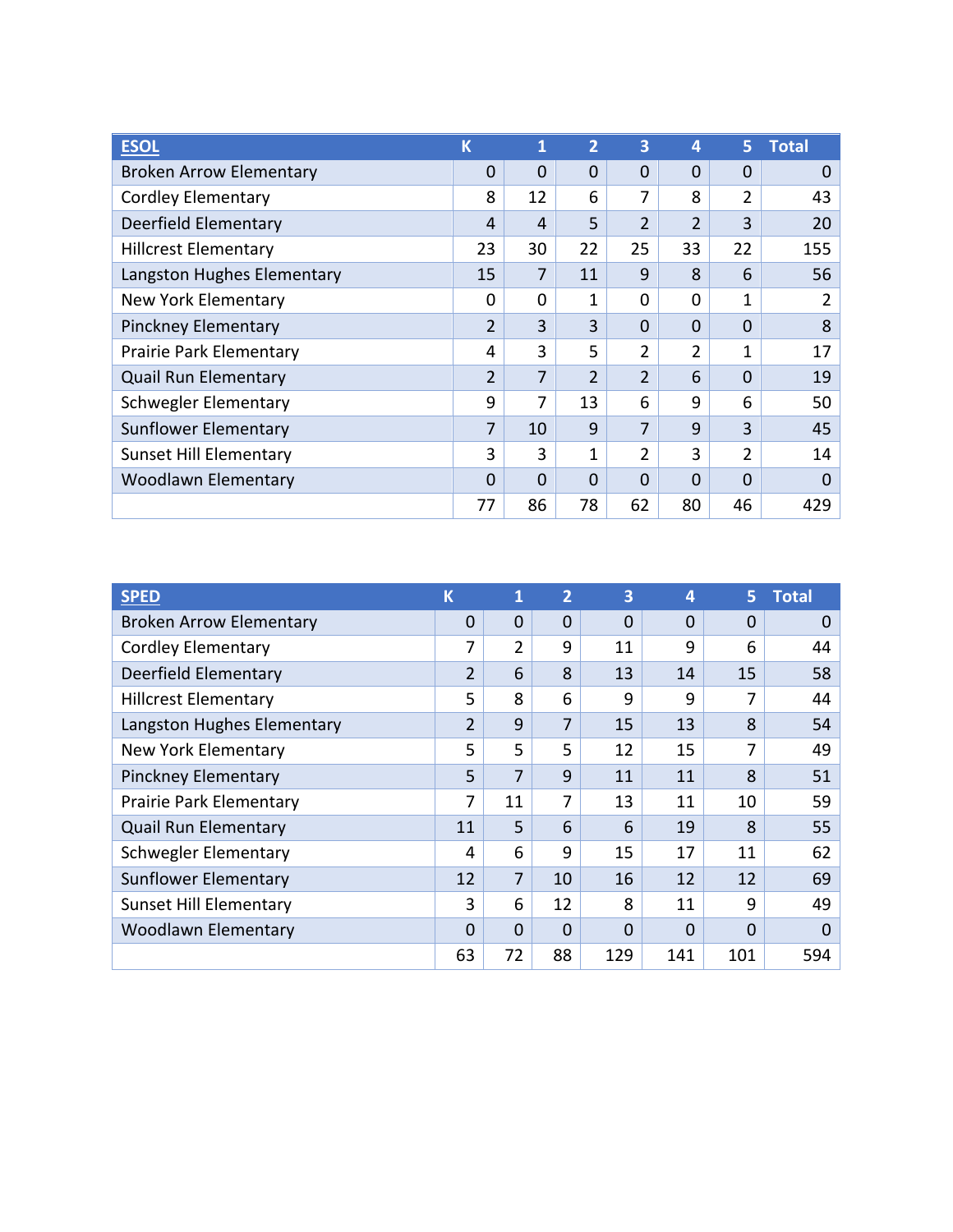| <b>F/R Lunch</b>               | K   | 1        | $\overline{2}$ | 3              | $\overline{a}$ | 5.          | <b>Total</b> |
|--------------------------------|-----|----------|----------------|----------------|----------------|-------------|--------------|
| <b>Broken Arrow Elementary</b> | 0   | $\Omega$ | 0              | $\overline{0}$ | $\Omega$       | $\Omega$    | $\Omega$     |
| <b>Cordley Elementary</b>      | 14  | 16       | 18             | 19             | 22             | 14          | 103          |
| Deerfield Elementary           | 11  | 8        | 14             | 16             | 15             | 13          | 77           |
| <b>Hillcrest Elementary</b>    | 22  | 30       | 23             | 32             | 28             | 27          | 162          |
| Langston Hughes Elementary     | 8   | 6        | 11             | 6              | 10             | 9           | 50           |
| New York Elementary            | 18  | 21       | 19             | 23             | 27             | 16          | 124          |
| <b>Pinckney Elementary</b>     | 21  | 19       | 24             | 22             | 14             | 18          | 118          |
| Prairie Park Elementary        | 32  | 23       | 23             | 36             | 27             | 20          | 161          |
| <b>Quail Run Elementary</b>    | 12  | 15       | 16             | 11             | 14             | 13          | 81           |
| <b>Schwegler Elementary</b>    | 27  | 31       | 32             | 33             | 41             | 28          | 192          |
| <b>Sunflower Elementary</b>    | 27  | 20       | 20             | 28             | 25             | 29          | 149          |
| <b>Sunset Hill Elementary</b>  | 24  | 28       | 18             | 22             | 25             | 28          | 145          |
| <b>Woodlawn Elementary</b>     | 0   | $\Omega$ | 0              | $\Omega$       | $\Omega$       | $\mathbf 0$ | $\Omega$     |
|                                | 216 | 217      | 218            | 248            | 248            | 215         | 1362         |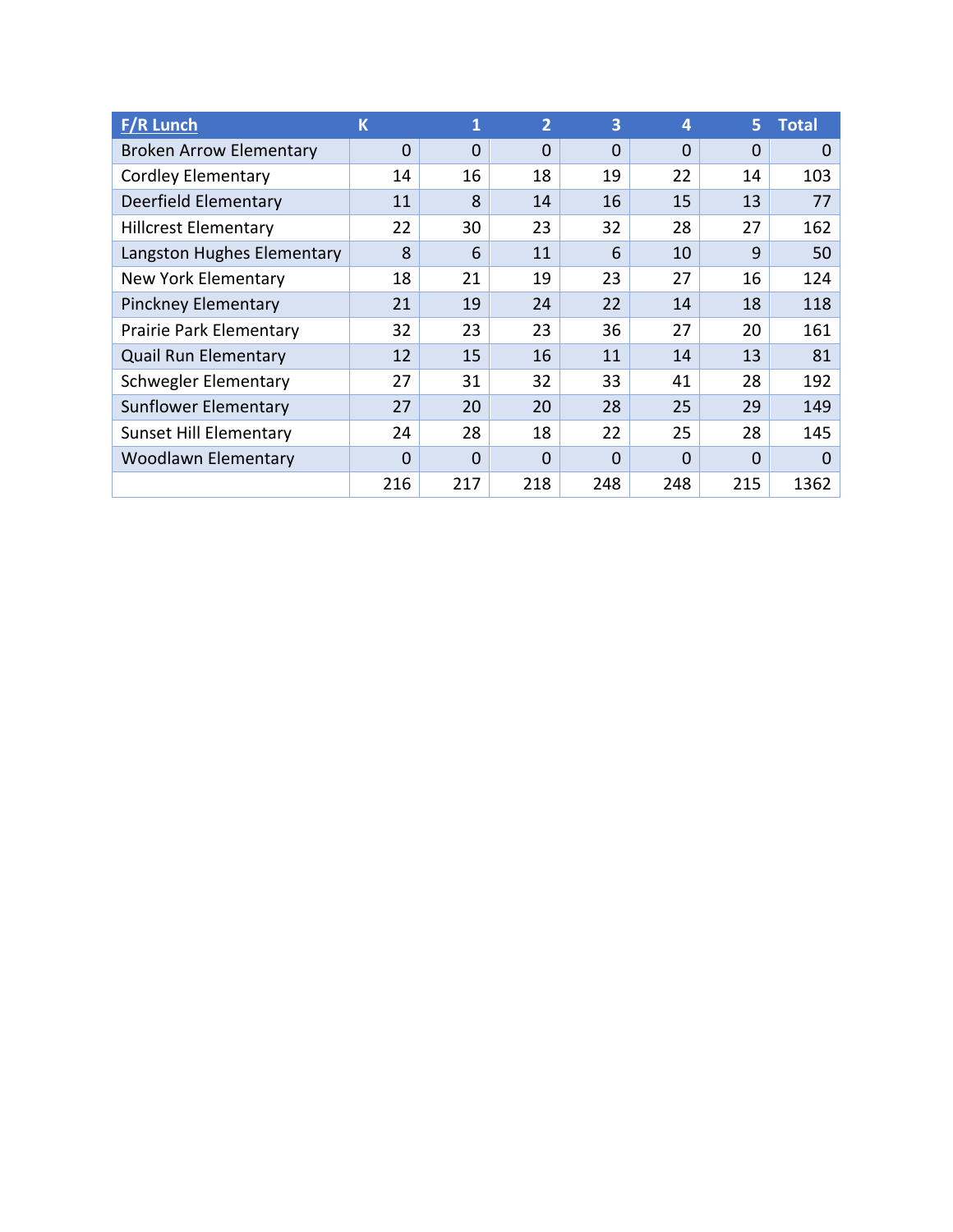## Scenario 4:

#### Moving students from Broken Arrow and New York

| <b>Total</b>                   | K        | 1        | $\overline{2}$ | 3        | 4        | 5.       | <b>Total</b> |
|--------------------------------|----------|----------|----------------|----------|----------|----------|--------------|
| <b>Broken Arrow Elementary</b> | 0        | $\Omega$ | $\mathbf 0$    | $\Omega$ | $\Omega$ | $\Omega$ | $\Omega$     |
| <b>Cordley Elementary</b>      | 46       | 52       | 60             | 56       | 55       | 50       | 319          |
| Deerfield Elementary           | 75       | 69       | 94             | 85       | 102      | 89       | 514          |
| <b>Hillcrest Elementary</b>    | 58       | 59       | 62             | 67       | 59       | 56       | 361          |
| Langston Hughes Elementary     | 73       | 91       | 70             | 93       | 82       | 99       | 508          |
| <b>New York Elementary</b>     | $\Omega$ | $\Omega$ | $\Omega$       | $\Omega$ | $\Omega$ | 0        | 0            |
| <b>Pinckney Elementary</b>     | 43       | 47       | 45             | 46       | 53       | 47       | 281          |
| Prairie Park Elementary        | 76       | 67       | 75             | 79       | 65       | 59       | 421          |
| <b>Quail Run Elementary</b>    | 86       | 66       | 55             | 64       | 79       | 68       | 418          |
| <b>Schwegler Elementary</b>    | 71       | 68       | 68             | 72       | 81       | 65       | 425          |
| <b>Sunflower Elementary</b>    | 85       | 79       | 86             | 82       | 83       | 77       | 492          |
| <b>Sunset Hill Elementary</b>  | 70       | 66       | 60             | 71       | 74       | 77       | 418          |
| <b>Woodlawn Elementary</b>     | 38       | 31       | 36             | 32       | 35       | 29       | 201          |
|                                | 721      | 695      | 711            | 747      | 768      | 716      | 4358         |

| <b>Total</b>                   | <b>Student Count</b> | <b>Capacity</b> | 85%     | <b>Difference</b> |
|--------------------------------|----------------------|-----------------|---------|-------------------|
| <b>Broken Arrow Elementary</b> | 0                    | 350             | 297.5   |                   |
| <b>Cordley Elementary</b>      | 319                  | 375             | 318.75  | $-0.25$           |
| <b>Deerfield Elementary</b>    | 514                  | 575             | 488.75  | $-25.25$          |
| <b>Hillcrest Elementary</b>    | 361                  | 450             | 382.5   | 21.5              |
| Langston Hughes Elementary     | 508                  | 600             | 510     | 2                 |
| New York Elementary            | 0                    | 300             | 255     |                   |
| <b>Pinckney Elementary</b>     | 281                  | 350             | 297.5   | 16.5              |
| Prairie Park Elementary        | 421                  | 475             | 403.75  | $-17.25$          |
| <b>Quail Run Elementary</b>    | 418                  | 500             | 425     | 7                 |
| <b>Schwegler Elementary</b>    | 425                  | 500             | 425     | 0                 |
| <b>Sunflower Elementary</b>    | 492                  | 575             | 488.75  | $-3.25$           |
| <b>Sunset Hill Elementary</b>  | 418                  | 475             | 403.75  | $-14.25$          |
| <b>Woodlawn Elementary</b>     | 201                  | 300             | 255     | 54                |
| Total                          | 4358                 | 5825            | 4951.25 | 40.75             |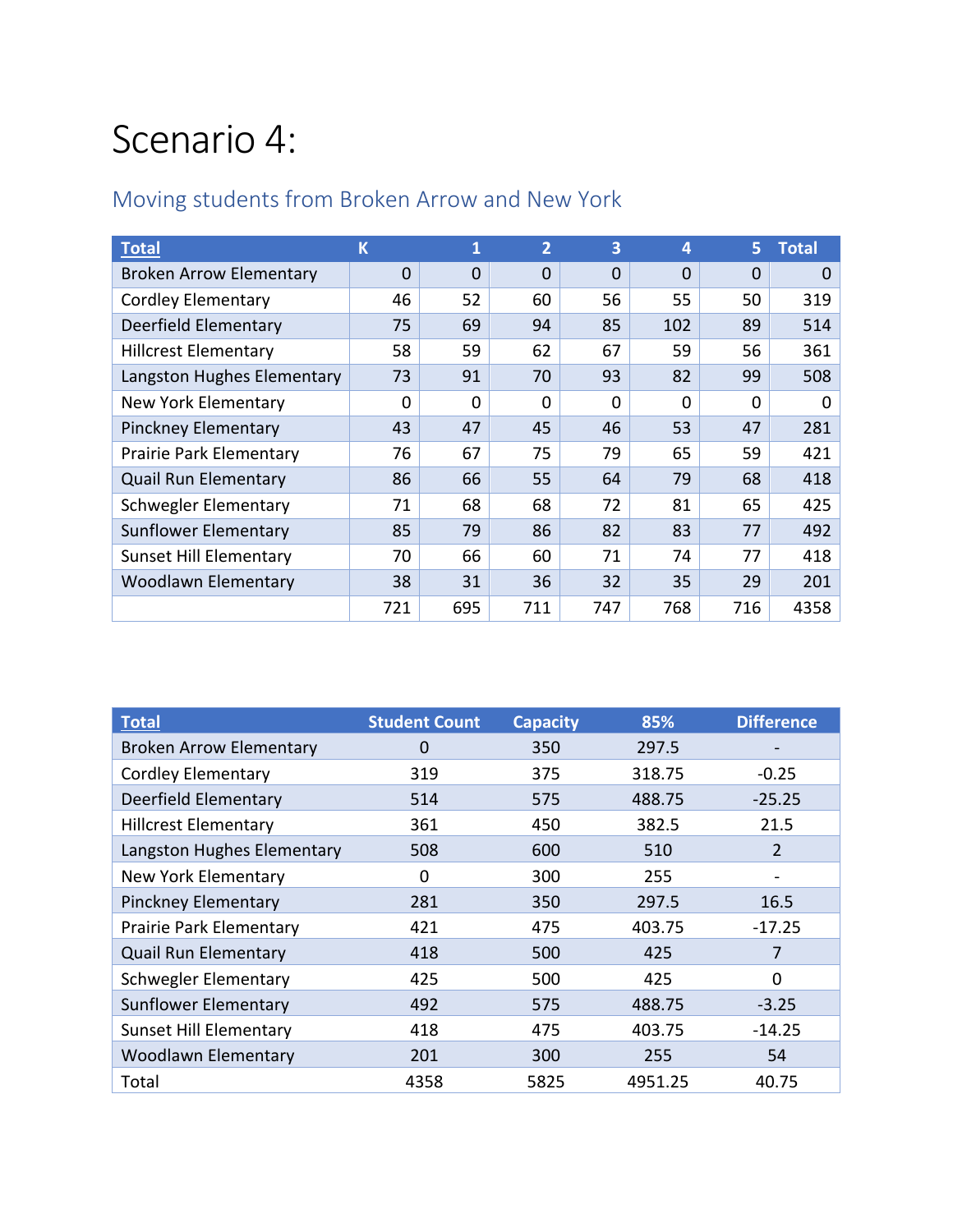| <b>ESOL</b>                    | K            | 1  | 2              | 3              | 4              | 5            | <b>Total</b> |
|--------------------------------|--------------|----|----------------|----------------|----------------|--------------|--------------|
| <b>Broken Arrow Elementary</b> | 0            | 0  | 0              | 0              | $\Omega$       | 0            |              |
| <b>Cordley Elementary</b>      | 8            | 12 | 6              | 7              | 8              | 2            | 43           |
| Deerfield Elementary           | 4            | 4  | 5              | $\overline{2}$ | $\overline{2}$ | 3            | 20           |
| <b>Hillcrest Elementary</b>    | 23           | 30 | 22             | 25             | 33             | 22           | 155          |
| Langston Hughes Elementary     | 15           | 7  | 11             | 9              | 8              | 5            | 55           |
| New York Elementary            | 0            | 0  | $\Omega$       | $\Omega$       | <sup>0</sup>   | $\Omega$     |              |
| <b>Pinckney Elementary</b>     | 1            | 3  | 3              | $\Omega$       | $\Omega$       | $\mathbf{1}$ | 8            |
| Prairie Park Elementary        | 4            | 3  | 5              | $\overline{2}$ | $\overline{2}$ | 1            | 17           |
| <b>Quail Run Elementary</b>    | 2            | 7  | $\overline{2}$ | $\overline{2}$ | 6              | $\mathbf{1}$ | 20           |
| Schwegler Elementary           | 9            | 7  | 13             | 6              | 9              | 6            | 50           |
| <b>Sunflower Elementary</b>    | 7            | 10 | 9              | 7              | 9              | 3            | 45           |
| <b>Sunset Hill Elementary</b>  | 3            | 3  | 1              | $\overline{2}$ | 3              | 2            | 14           |
| <b>Woodlawn Elementary</b>     | $\mathbf{1}$ | 0  | 1              | 0              | $\Omega$       | $\Omega$     | 2            |
|                                | 77           | 86 | 78             | 62             | 80             | 46           | 429          |

| <b>SPED</b>                    | K  | 1  | $\overline{2}$ | 3        | $\boldsymbol{4}$ | 5.       | <b>Total</b> |
|--------------------------------|----|----|----------------|----------|------------------|----------|--------------|
| <b>Broken Arrow Elementary</b> | 0  | 0  | 0              | $\Omega$ | $\Omega$         | 0        | 0            |
| <b>Cordley Elementary</b>      | 7  | 2  | 9              | 13       | 10               | 7        | 48           |
| Deerfield Elementary           | 3  | 6  | 8              | 14       | 16               | 16       | 63           |
| <b>Hillcrest Elementary</b>    | 5  | 8  | 6              | 9        | 9                | 7        | 44           |
| Langston Hughes Elementary     | 1  | 9  | 7              | 15       | 13               | 7        | 52           |
| New York Elementary            | 0  | 0  | $\Omega$       | 0        | $\Omega$         | $\Omega$ | 0            |
| <b>Pinckney Elementary</b>     | 4  | 6  | 11             | 9        | 14               | 8        | 52           |
| Prairie Park Elementary        | 8  | 13 | 8              | 15       | 14               | 12       | 70           |
| <b>Quail Run Elementary</b>    | 11 | 5  | 6              | 6        | 19               | 9        | 56           |
| <b>Schwegler Elementary</b>    | 4  | 6  | 9              | 15       | 16               | 10       | 60           |
| <b>Sunflower Elementary</b>    | 12 | 7  | 10             | 15       | 12               | 12       | 68           |
| <b>Sunset Hill Elementary</b>  | 3  | 6  | 12             | 8        | 11               | 9        | 49           |
| <b>Woodlawn Elementary</b>     | 5  | 4  | 2              | 10       | 7                | 4        | 32           |
|                                | 63 | 72 | 88             | 129      | 141              | 101      | 594          |